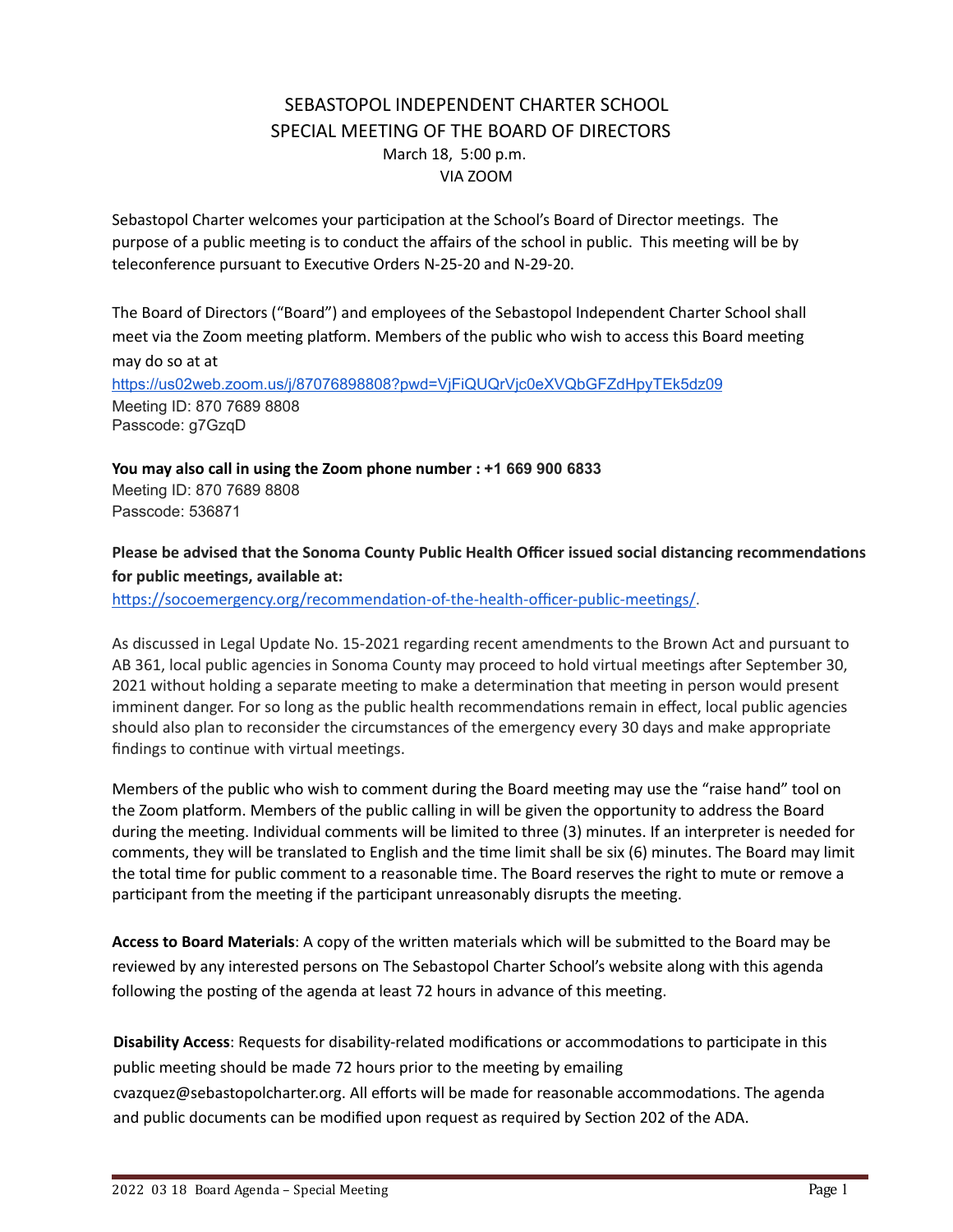# **BOARD MEETING CODE OF CONDUCT**

- Express gratitude and appreciation.
- Maintain open, respectful body language.
- $\bullet$  Give your full listening attention
- Stand in the other's shoes.
- Use a normal tone of voice.
- Don't interrupt.
- · Use respectful language.
- Own your mistakes
- Be brief and respect others.
- Take the high road.
- Monitor your inner thoughts.
- Give each other the benefit of the doubt.
- Don't talk behind others' backs.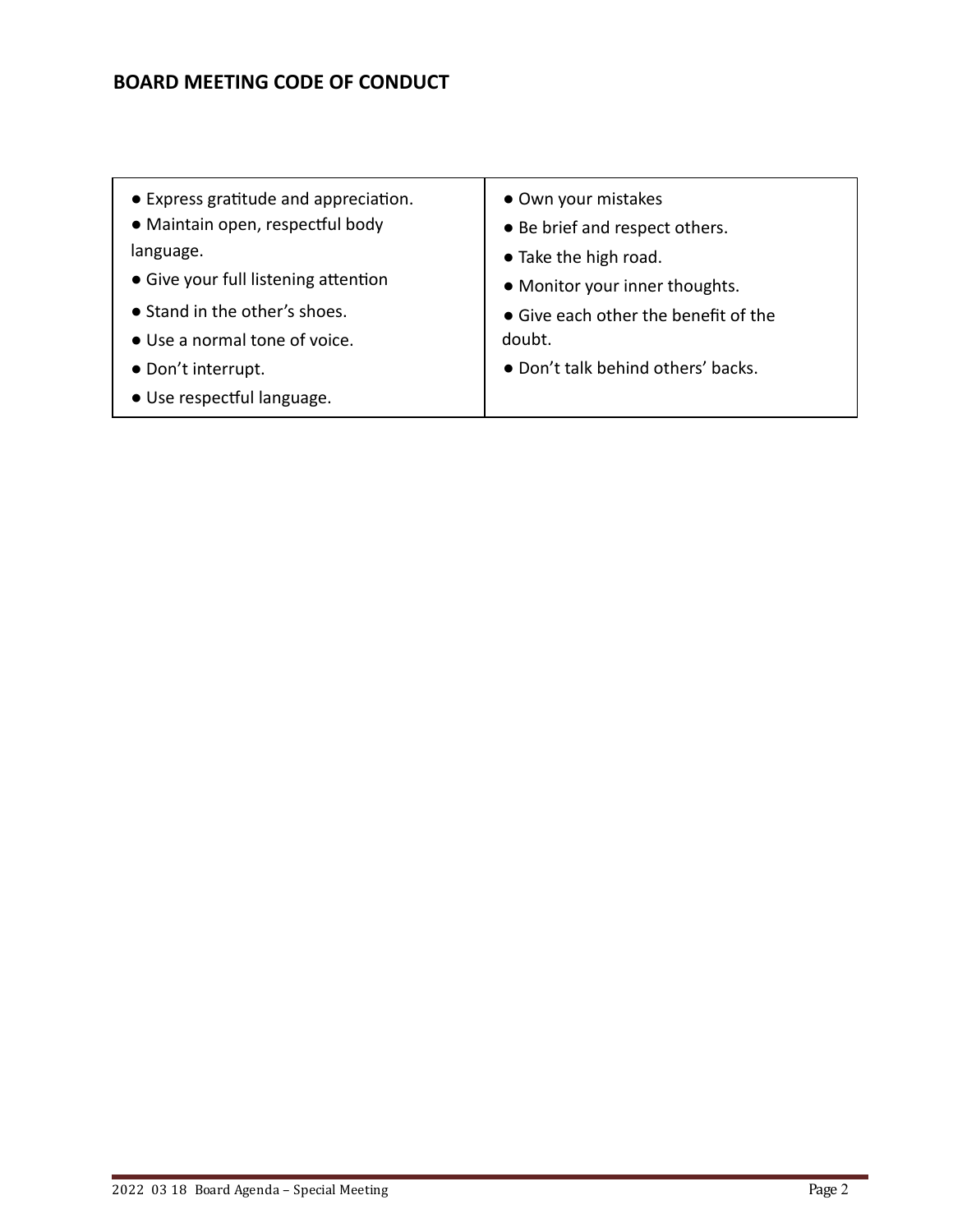# SEBASTOPOL INDEPENDENT CHARTER SCHOOL SPECIAL MEETING OF THE BOARD OF DIRECTORS

# MARCH 18, 2022 5:00 p.m VIA ZOOM AGENDA

# **OPEN SESSION**

## **Join Zoom Meeting**

<https://us02web.zoom.us/j/87076898808?pwd=VjFiQUQrVjc0eXVQbGFZdHpyTEk5dz09> Meeting ID: 870 7689 8808 Passcode: g7GzqD

Dial by your location

+1 669 900 6833 US (San Jose) Meeting ID: 870 7689 8808 Passcode: 536871

#### **Procedural**

- A. CALL TO ORDER Meeting called to order by Matt Langley at:
- B. ROLL CALL

| Matt Langley, Chair             | (ML) |
|---------------------------------|------|
| Jennifer Klein, Vice Chair      | (JK) |
| Chaz Mathias, Director          | (CM) |
| Linda Switzer Clopton, Director | (LC) |
| Sara Margulis, Director         | (SM) |

|   | Present   Absent | Late | <b>Arrival Time</b> |
|---|------------------|------|---------------------|
| ) |                  |      |                     |
|   |                  |      |                     |
| ) |                  |      |                     |
|   |                  |      |                     |
| ) |                  |      |                     |

## Others Attending: Chris Topham (CT)

## **Communications**

- A. PUBLIC COMMENT (ON ITEMS NOT ON THE AGENDA)
- B. OFFICIAL CORRESPONDENCE: None
- C. NEXT MEETING: REGULAR MEETING Monday, April 4, 2022, 6:00 pm

## **Procedural**

A. ADJUSTMENT OF AGENDA

**Consent Agenda Items** : All matters listed under the consent agenda are considered by the Board to be routine and will be approved/enacted by the Board in one motion in the form listed below. Unless specifically requested by a Board member for further discussion or removed from the agenda, there will be no discussion of these items prior to the Board votes on them.

## **Information (Reports and other items scheduled for information):**

EXECUTIVE DIRECTOR'S REPORT - none FACULTY REPORT - none CHARTER FOUNDATION REPORT - none